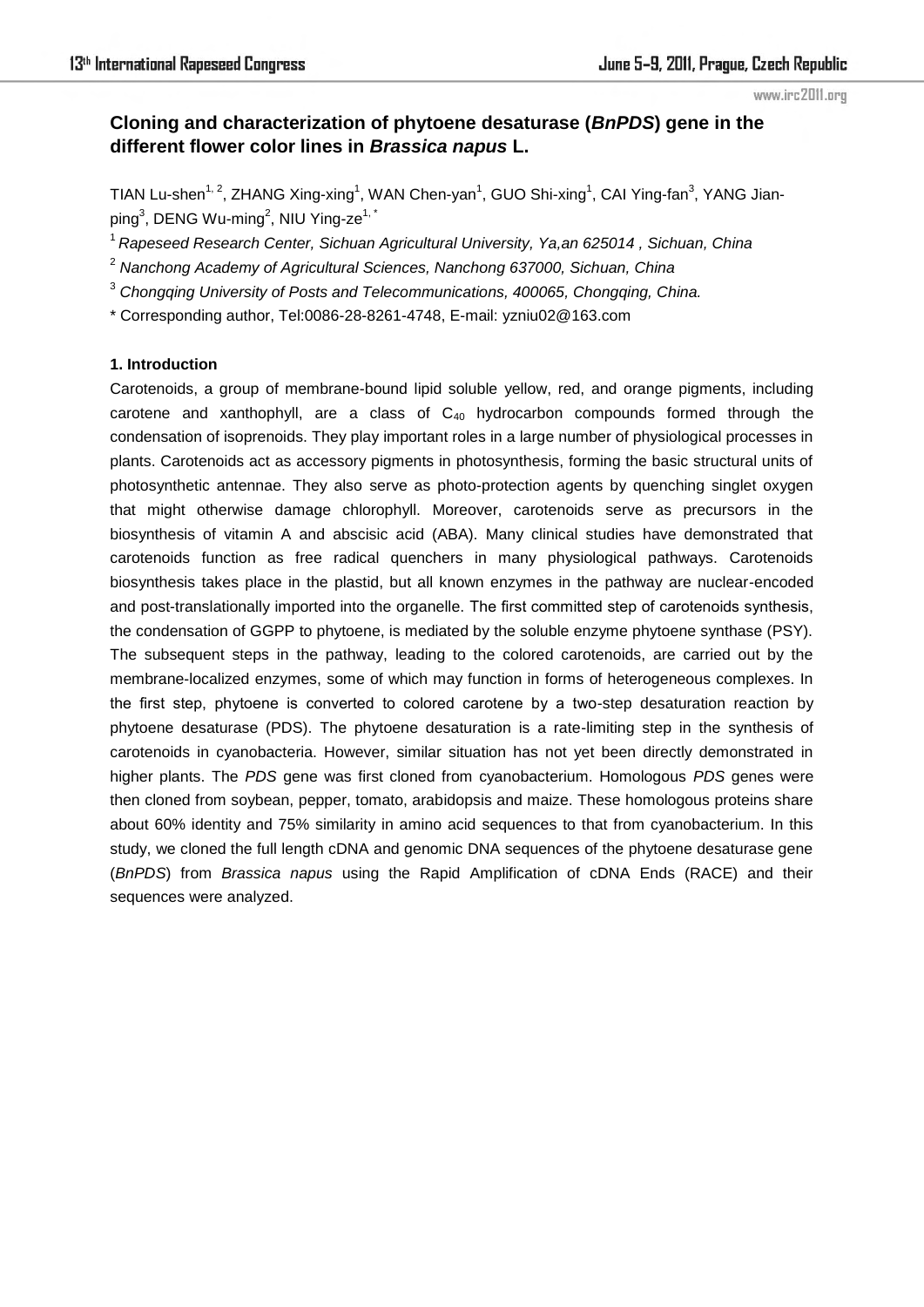### **2. Materials and methods**

**Plant materials and primers** Petals were collected from a vellow-flower cultivar (ZHONGYOU 821) and a white-flower line (HW243) of rapeseed (*Brassica napus* L.) grown on the experimental farm of Sichuan Agricultural University, Ya'an, Sichuan, China at the full blossom stage. The petals were frozen immediately in liquid nitrogen and stored at -80℃ for use. The primers used in this study are listed in Table1. The special primers used in the 3' RACE and 5' RACE and the primer to amplify the full length cDNA and DNA were all designed with the Primer Premier 5.0 (http://www.PremierBiosoft.com).

Table 1 Sequences of the primers used in this study

| Primer                                 | Sequence(5'-3')                           |
|----------------------------------------|-------------------------------------------|
| GeneRacer™ oligo dT primer             | GCTGTCAACGATACGCTACGTAACGGCATGACAGTG(T)24 |
| P1 (forward primer of conserved        | TGGAAGGATGAGGATGGAGAytggtaygara           |
| sequence)                              |                                           |
| P2(reverse primer of conserved         | AGCATAGATCGGTTAGGATCGTAGtaytcyttrca       |
| sequence)                              |                                           |
| P3(GeneRacer™ 3' primer)               | GCTGTCAACGATACGCTACGTAACG                 |
| P4(3' RACE gene specific primer)       | GCTATGGTCGGAGGTCAGGCTTAT                  |
| P5(GeneRacer™ 3' nested primer)        | CGCTACGTAACGGCATGACAGTG                   |
| P6(GeneRacer <sup>™</sup> 5' primer)   | CGACTGGAGCACGAGGACACTGA                   |
| P7(5' RACE gene specific primer)       | GCAGCGATTTCGTCAGGGAAGAG                   |
| P8(GeneRacer™ 5' nested primer)        | GGACACTGACATGGACTGAAGGAGTA                |
| P9(forward primer of the full length)  | GGCGTTATGGTTGTGTTTGGGAATG                 |
| P10(reverse primer of the full length) | GGCTTCCTGCCTCATGTTGATAGAGT                |

*Isolation of total RNA and total DNA* Petals were ground on ice with at least 1 ml TRNzol Reagent (Tiangen, Beijing, China). Total RNA was extracted using the TRNzol Reagent with a treatment of DNase (TaKaRa, Dalian, China) and purified following the manufacturer's instructions. The total RNA was finally dissolved in 50 μl DEPC-treated H<sub>2</sub>O and stored at -80℃ for use. The total genomic DNA was extracted from young leaves and purified as described by Jia Li's method.

**Synthesis of cDNA** cDNA was synthesized by Reverse Transcription PCR (RT-PCR) with 2 μg of total RNA using the M-MLV RTase cDNA Synthesis Kit (TaKaRa, Dalian, China) and the GeneRacer™ oligo(dT) primer. The reaction was performed according to the manufacturer's instructions. The product was stored at -20℃.

*Cloning and sequencing of the conserved sequence of BnPDS* A pair of degenerate primers (P1 and P2, Table 1) were designed as described by Henikoff S and Henikoff J G's method. The PCR reaction was conducted with 1 μl of cDNA synthesized with the total RNA from the white flower line in 50 μl reaction volume by a PTC1000 PCR Thermal Cycler (Bio-RAD, USA), using the PrimeSTAR® HS DNA Polymerase (TaKaRa, Dalian, China). The reaction was programmed for 30 cycles at 98℃ for 10 sec, 68℃ for 1 min. The amplified products were separated on a 2% agarose gel and stained with Glod-View (a substitute of ethidium bromide). The band with the expected size was excised out and the DNA fragment was recovered and purified using the AxyPrep DNA Gel Extraction Kit (AxyGEN, USA). The recovered fragment was cloned into the pMD® 19-T Vector (TaKaRa, Dalian, China) and transformed into the *E. coli* DH5α competent cells (Tiagen, Beijing, China). The DNA insert in the recombinant clones was amplified by PCR using the degenerate primers described above and the sequencing primers (M13), and then sequenced in both directions by the Invitrogen Life Technologies, Co. LTD (Shanghai, China).

*Rapid amplification of cDNA ends (3' RACE and 5' RACE)* 3' RACE and 5' RACE were performed with the conserved sequence amplified from the white-flower line(HW243), using the GeneRacer™ Kit (Invitrogen, USA). The 3' region was amplified using the GeneRacer™ 3′ primer (P3) and the 3' RACE gene specific primer (P4), together with the PrimeSTAR® HS DNA Polymerase. The PCR program used an initial denaturation at 98℃for 10 sec, followed by 30 cycles of 98℃ for 10 sec, 55℃ for 5 sec and 72℃ for 10 sec. A nested PCR was performed using similar conditions with 1 μl of the 3' RACE product as template, together with the primer pair P4 and P5. Accordingly, the 5' region was amplified using the primer pairs P6 and P7. The 5' nested PCR was performed with 1ul of the 5' RACE product as template, together with the primer pair P7 and P8. The products from the 3' and 5' nested PCR's were recovered and purified, and then cloned into the pMD<sup>®</sup>19-T Vectors. The recombinant clones were identified by PCR with the sequencing primer (M13) and the gene specific primer pairs P4-P5 or P7-P8, and then sequenced as described above. The full length cDNA sequence was obtained by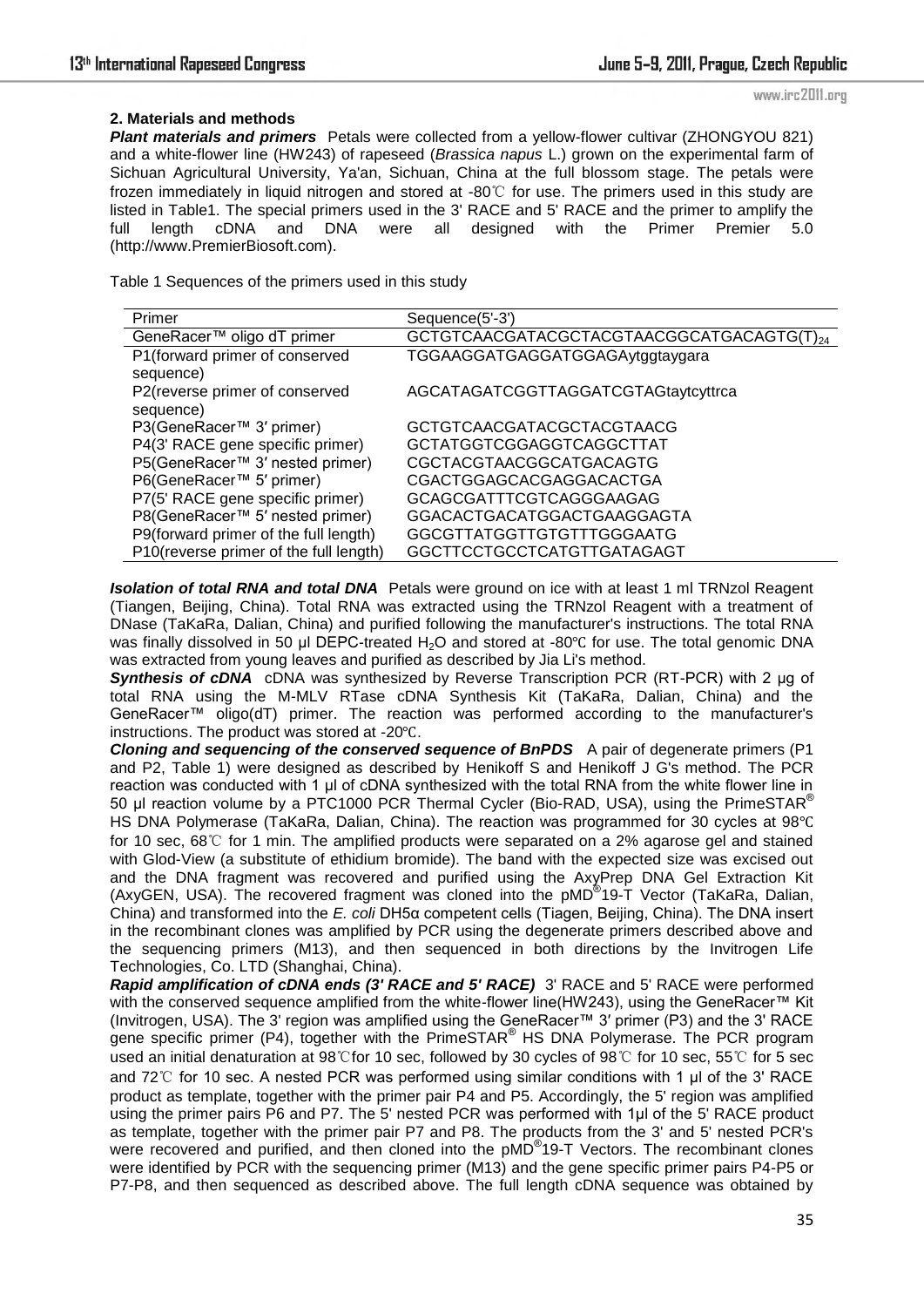#### www.irc2011.org

electronic assembly of the 3' RACE, the 5' RACE sequences and the degenerate primer amplified conserved sequence, using the DNAMAN 6.0 software. The open read frame (ORF) was predicted by the ORFFinder program (http://www.ncbi.nlm. gov/gorf/gorf.html). The full length cDNA and DNA sequences were confirmed using the primer pair P9 and P10 with 1 μl cDNA or genomic DNA as template. The PCR program used an initial denaturation at 98℃ for 10 sec, followed by 30 cycles at 98℃ for 10 sec, 55℃ for 5 sec and 72℃ for 4 min, and with a final extension at 72℃ for 10 min.

*Sequence analysis* The nucleotide sequences of the cDNA and DNA fragments were determined by an ABI-PRISM 3730 Sequencer (USA). Homologous amino acid sequences were searched by BlastP from the non-redundant protein sequences (nr) database on the NCBI (http://www.ncbi.nlm.nih.gov). A phylogenetic tree was constructed using the software MEGA version 3.1 by the Neighbor-Joining method.

### **3. Results and Discussion**

### *Isolation of full length cDNA and DNA* **of** *BnPDS from Brassica napus*

A 208 base pair (bp) fragment of *BnPDS* gene was obtained with the degenerate primers P1 and P2 from the white-flower line of rapeseed (*B. napus* L.) (Figure 1, lane 2). The sequences obtained by the 3' RACE and the 5' RACE were 1246 bp (Figure 1, lane 3) and 1527 bp (Figure 1, lane 4), respectively. The full length cDNA of *BnPDS* gene obtained by electronic assembly of the 3' RACE, 5' RACE, and the conserved sequence amplified with the degenerate primers from the white-flower line was 1935 bp (GenBank accession number, HM989806), with an ORF of 1695 bp (Figure 1, lane 5). The ORF in the *BnPDS* gene from the yellow-flower line was 1698 bp (GenBank accession number, HM989808). The full length DNA sequence of *BnPDS* gene from the white-flower line was 3046 bp (Figure 1, lane 6) (GenBank accession number, HM989807), and that from the yellow-flower line was 3701 bp (Figure 1, lane 7) (GenBank accession number, HM989809).



Figure 1 Electrophoresis of the RACE and the full length PCR products on 2% agarose gel. Lane 1: DL2000 marker; lane 2: fragment cDNA; lane 3: 3' RACE product; lane 4: 5' RACE product; lane 5: the full length cDNA of *BnPDS* from the white-flower line; lane 6: the full length DNA of *BnPDS* from the white-flower line; lane 7: the full length DNA of *BnPDS* from the yellow-flower line; Lane 8: 500bp DNA ladder marker.

### *Sequence Analysis of the BnPDS*

The deduced amino acid sequences of the *BnPDS* gene from the white-flower and the yellow -flower lines were shown in Figure 2. The full length cDNA sequence of *BnPDS* gene contained a 68 bp 5' end UTR, a 172 bp 3'-end UTR and an ORF of 1695 bp, encoding a 564 amino acid polypeptide. The predicted molecular weight of the polypeptide was 62.9 k Daltons, with an isoelectric point (pI) of 7.2. The amino acid sequence alignments of the two different flower color lines varied at 5 positions, i.e. at the amino acid No.'s 43, 201, 398, 450 and 560. However, further studies were necessary to understand whether these differences in amino acid sequences led to the variation in flower color in *B. napus* L. From a protein-protein BLAST and a multiple alignment analysis it was indicated that the deduced amino acid sequence of *BnPDS* had a high homology with those from other plant species. The amino acid sequence of *BnPDS* was 98% homologous with *Brassica rapa* (FJ606826), 95% with *Brassica oleracea* (EF682130), 93% with *Arabidopsis thaliana* (L16237), 79% with *Oryza sativa* (AF049356), 78% with *Lycopersicon esculentum* (M88683) and 75% with *Zea mays* (L39266) (Figure 3).